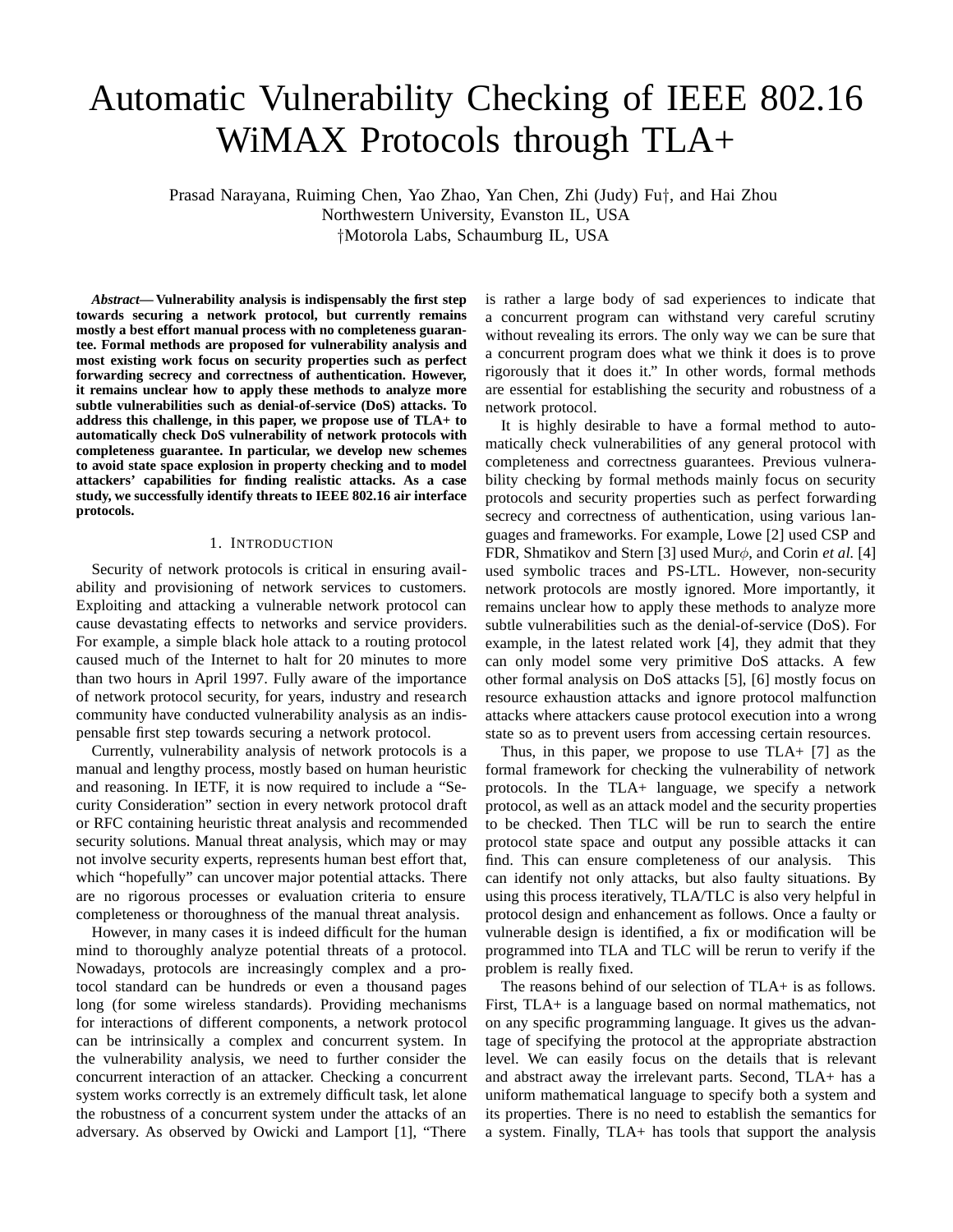and checking of the specifications. The most important one is the model checker TLC, which will be used in our automatic vulnerability checking.

There are several challenges for applying TLA+ to automatically check for network protocol vulnerabilities.

- How to avoid state space explosion in the protocol specification and property checking?
- How to model attacker capabilities to find realistic attacks?

To the best of our knowledge, we are the *first* to apply TLA+ to examine the general DoS vulnerabilities of network protocols. To address the aforementioned challenges, we make the following contributions.

- We propose several techniques to reduce the size of state space. When specifying protocol, we (1) combine similar states, (2) replace random variables with constants with some additional properties to simulate the effects of randomness, and (3) use symmetric principals to reduce the extra states caused by nondeterminacy of protocols. When modeling attackers, we add more constraints to the attackers to exclude uninteresting attacks.
- We propose dynamic modification of attacker model which will lead to a complete robustness proof or a report of a realistic attacks.

We apply our formal method to check potential vulnerabilities in the IEEE 802.16 standards [8]. The IEEE 802.16 technology (popularly called as WiMAX), with enormous backing from the industry, is positioned to lead the wireless broadband network space to build the high-speed Wireless Metropolitan Area Networks (MAN). Security is crucial for its functioning and growth, and many security problems associated with WLAN IEEE 802.11 make it more than a necessity to have careful threat analysis on 802.16. However, IEEE 802.16 standards have not been thoroughly scrutinized due to fast evolution of the protocol and vastness of the standard (close to a thousand pages).

We studied two key processes of the 802.16 standard - initial ranging and authentication. Through automated analysis, we found that one potential DoS scenario exists in initial ranging process. The authentication process as given by PKMv2 is invulnerable to any attack based on our attacker model. Note that both conclusions are based on the assumptions that the translation and abstraction process from the protocol spec to TLA is correct.

#### 2. BACKGROUND AND RELATED WORK

## *2.1. TLA and TLC*

TLA (the Temporal Logic of Actions) is a logic designed by Lamport [9] for specifying and reasoning about concurrent systems, and TLA+ [7] is a complete specification language based on it.

*TLA is a program logic that expresses both programs and properties with a single language*. TLA+ is based on normal mathematics with a simple extension to handle dynamic state changes. All normal mathematics in a static world is expressible in TLA+. It also employs primed variables such as  $x'$  to represent the variables in the next state (relative to the current state with unprimed variables). Without using

any programming language, TLA frees the specifications from using a limited set of operations and constructs, and forces the control flow to be explicitly stated. One obvious benefit is that a program Prog satisfying a property Prop can be expressed as a predicate  $Prog \Rightarrow Prop.$  Furthermore, all important concepts in programming can be expressed formally: nondeterminacy is disjunction; program composition is conjunction, etc. More importantly, the freedom from the restrictions of basic constructs in a specific programming language allows TLA to enjoy a rich hierarchy of abstraction levels in mathematics. For example, a large sequential program can always be specified by one action in TLA.

TLA is a slightly extended version of the simplest form of temporal logic [10]. Formulas can be built from elementary formulas using only logical operators  $(\neg, \lor, \land, \ldots)$  and the one temporal operator  $\Box$ , which means "forever". There are two types of elementary formulas: ones of the form  $[\mathcal{A}]$ , where A is an *action*, and *state predicates*. An action is a Booleanvalued expression containing primed and unprimed variables, such as  $x' = x + 1$ , and a state predicate only has unprimed variables, such as  $x + y = 0$ . The canonical form of a TLA+ specification is

$$
\exists y : \textit{Init} \land \Box[\textit{Next}]_{\langle x, y \rangle} \land \textit{Liveness} \tag{1}
$$

where  $x$  and  $y$  are tuples of variables, *Init* is the initial state predicate, Next is an action, and Liveness is a conjunction of fairness conditions on actions. This formula essentially represents a dynamic system where there exist values for the variables y (possibly different values for different states in the system) such that  $Init$  holds in the initial state, every successive pair of states satisfies relation Next or leaves  $x$ and  $y$  unchanged (a stuttering step), and  $Liveness$  is satisfied.

TLC is a tool implemented by Y. Yu *et al.*to find the errors in TLA+ specifications. TLC transforms the finite state machine specified by TLA+ into a directed graph with the vertices representing states, and the edges representing transitions. There are two ways to use TLC: simulation and model checking. The simulation mode builds the graph like the depth-firstsearch and the maximal number of the depth is specified by users, while the model-checking mode builds the graph like the propagation of the wavefront. Thus, the model-checking mode checks all the reachable states, while the simulation mode may miss some reachable states because of the limit of the depth.

#### *2.2. Related Work on Protocol Analysis with Formal Methods*

In addition to the work mentioned in Section 1, C.-F Yu *et al.* proposed a formal specification and verification method for prevention of DoS in the absence of failures and integrity violations [11]. Mahimkar *et al.* used gamebased formal methods to study availability-related security properties [12]. Meadows's classical work [5], [6] introduced a cost-based framework for analysis of denial of service in network protocols. In her framework, the success of an attack depends on the cost of the attackers and the tolerance functions of defenders, which provides a smooth tradeoff between these factors and the amount of attacks. However, all these works mainly target resource exhaustion DoS attacks. While this stands for a large portion of traditional DoS attacks, there also exist some protocol malfunction attacks as described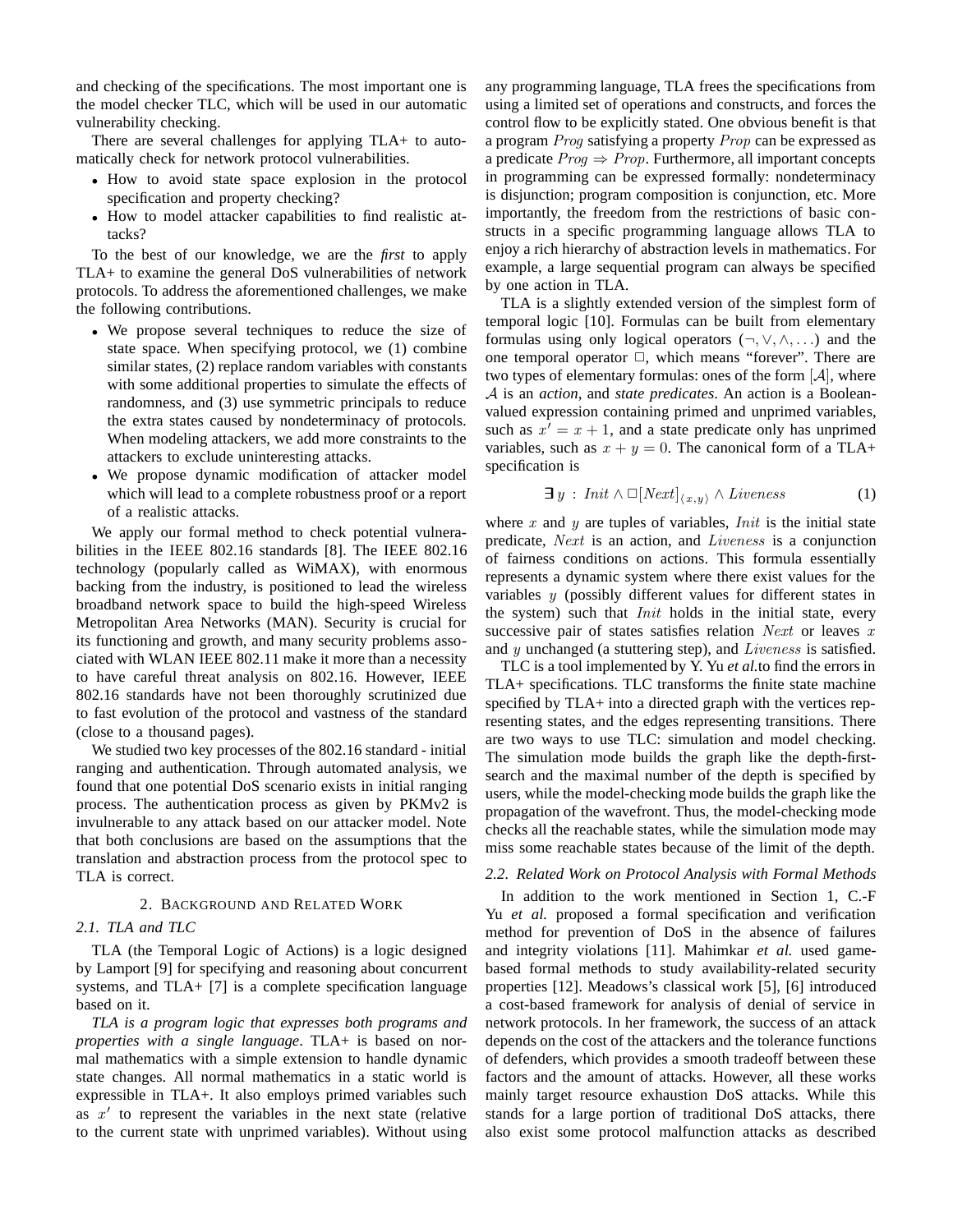in Section 1. On the other hand, TLA+ has much richer expressive power. It can detect *both* of the exhaustive attacks and malfunction attacks.

## 3. PROTOCOL VULNERABILITY CHECKING BY TLA+

### *3.1. General Flow*

In TLA+, a network protocol, as any other concurrent reactive system, can be specified as a state transition system:

$$
Protocol \triangleq Init \wedge \Box[Next]_x \wedge Fair.
$$

If a protocol is specified as a combination of multiple principals, such as a BS (Base Station) and some SSes (Subscriber Stations), its TLA+ specification can be done accordingly as:

$$
Protocol \triangleq BS \wedge (\forall i \in N : SS(i))
$$

where  $BS$  and  $SS(i)$  are specified as systems with their own initial conditions and state transition actions. The communication between these components are done by shared variables. However, if you want to also take the communication channels and mechanisms into consideration, they can be modeled and specified as other components that will be conjuncted with the above spec.

The difference between vulnerability checking and correctness verification is that in vulnerability checking we generally assume that the protocol is correct in an ideal environment but may have problems under attacks. In order to check for vulnerability, we need to model hostile attackers. It can be shown that given an appropriate capability, one attacker is at least as powerful as a set of cooperating attackers. Therefore, we need only to specify an attacker by Attacker in TLA+. The issues and considerations for attacker specification will be discussed in the next section.

We also need to formally state what are the requested properties of the protocol. Usually, all the correctness properties (in the traditional correctness verification) should be checked to show that the protocol is robust under attacks. Security properties such as secrecy and authentication are only meaningful when there is an attacker (they are trivial true without it). Different from previous work focusing on formal checking of security properties, the properties we focus on in this paper are mainly correctness properties, especially non-existence of DoS. More discussions will be provided in Section 3.4.

Assume the requested property is specified in TLA+ as Property, the robustness of protocol under attack is stated as:

#### $Protocol \wedge Attacker \Rightarrow Property.$

The general flow of our approach is to first specify the protocol, the attacker, and the property, and then to use TLC (which is a model checker for TLA+) to automatically prove the above formula. The benefit of such an approach is that the checking is totally automatic and if there is any violation, a trace will be produced by the TLC. Such a trace can be used to either weaken the attacker (in the case where the attack trace is unrealistic) or correct the protocol (in the case we find a vulnerability).

Figure 1 shows the flow of our approach. In each case, the following procedure was followed:



Fig. 1. TLA modeling process.

- 1) Convert the English language/flow-chart/finite state machine specification to TLA+ specification;
- 2) Model the attacker and specify it in TLA+;
- 3) Specify the properties we want to check;
- 4) Run TLC model-checker to check protocol vulnerability;
- 5) Analyze the violating trace to see whether the vulnerability is realistic and document it if so;
- 6) Weaken attacker if vulnerability is not realistic and repeat steps 2 through 5 until robustness is proved.

Next, we will discuss each step in detail.

#### *3.2. Protocol Specification*

The first phase of vulnerability analysis is identification of critical parts of the standard and assessment of their vulnerability levels. This is just to prepare for formal modeling and verification phases and could be skipped altogether if the target Standard is limited in scope and size. Once the target parts are identified, the next step is to appropriately model them based on their functionalities.

The process of converting a standard to TLA+ specification can be either straightforward or quite involving based on the format of the standard - a finite state machine gets easily translated to a TLA+ behavior (which is a sequence of states, where a state is an assignment of values to variables) whereas a pure English language specification might have to be first converted to a pseudo code or a flow-chart or a simple sequence of states and transitions before it can be formally specified using TLA+.

The first step of protocol specification is to identify principals or entities in the model. If it's a communication process being modeled, the communicating entities, *e.g.*, clients and servers, become principals. The behavior of each principal can then be modularized using TLA+, with each module comprising of a series of predicate formulae and next-state relations. Each principal begins with an initial state and moves through various states based on different sets of input triggers. Triggers can be messages received, timeouts, exceptions etc. The TLA+ specification would then be comprised of a set of such modules with each having a series of states and transitions.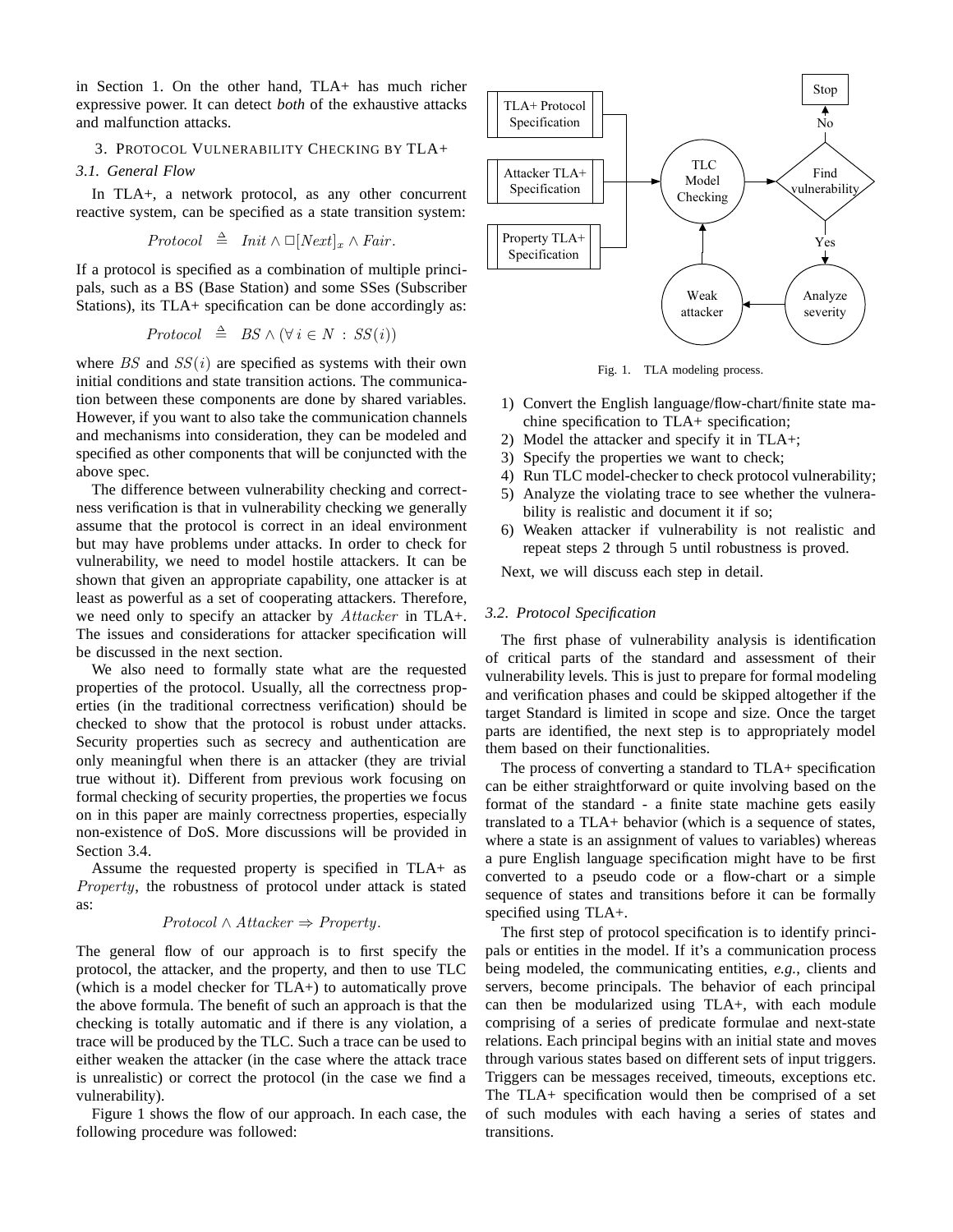The next step is to specify the flow of control between principals. The simplest way is to follow a round robin sequence, where each principal does its bit before passing the control to the next one. More sophisticated specifications would require complex flow control mechanisms involving asynchronous interfaces. A note of caution: the more complex the flow is, the harder it becomes to analyze output traces; also, this can lead to significant expansion in state space. Hence, it is worthwhile to explore ways to simplify control flow.

There are some significant challenges posed by this conversion exercise as below.

*Challenge: Vagueness in English specification and the correctness in its translation to TLA+.* English, being a natural language, cannot precisely and concisely specify system behaviors. Such specifications are often ambiguous. Furthermore, the "correctness" of translation will always be questioned.

*Solutions*: With a natural language specification as a starting point, there is no hope of a good solution: any translation involves some interpretation and re-invention. Note that this vagueness problem for natural language based specification also exists for manual verification. If it is a newly developed standard, it might prove worthwhile to approach the standards committee to get answers. Consulting product implementation teams might be beneficial at times. A better solution to this problem is for a protocol to be designed and specified in a formal language. In this aspect, we believe that TLA+ is a good candidate of choice; there are many positive experiences from both industry and academia [13], [14].

*Challenge: State space explosion.* This is one of the most common issues faced during formal verification process. Too many states and transitions coupled with the presence of randomness in the system can cause the model-checking to never stop or take an unreasonable amount of time and space to complete.

*Solutions*: We propose several schemes to address this problem. First, we combine similar states without loss of functionality into one state, thereby reducing the number of reachable states to minimum required.

Secondly, we replace some random variables with constants with some additional properties to simulate the effects of randomness to bring down the number of states in the state space considerably. This scheme may not be generally applicable to all random numbers in a protocol. But we believe it can be used for most of them. For the parts of 802.16 protocols studied in Section 4, we found all random numbers can be replaced with constants plus some additional properties. For example, nonce is widely used in the network security protocol to avoid replay attack. If we model the nonces in a straightforward manner as random variables, we will have very large or even infinite states. Our solution is to represent a nonce as a set of constants that cannot be guessed by the attacker. Such a change greatly reduces the state space. Another usage of random number is to ensure the liveness of a key.

Thirdly, the nondeterminacy in the protocol also gives a huge state space. For example, if a protocol has multiple equivalent principals A, B, *etc.*, principal A taking an action before  $B$  will generate a different state from  $B$  taking the action before A. In TLC, we define these principals *symmetric*, which will treat the different states as one common state.

While all these changes are effected to overcome state space explosion, care should be taken the keep the overall behavior of the system unchanged.

## *3.3. Attacker Model and Specification*

The focus of our study was on the usage of over-theair communication channel used by the two communicating entities - the BS and the SS and hence, we use the following *attacker capability model* similar to Dolev-Yao model [15] in our analysis. Basically attackers can:

- Eavesdrop on and store messages.
- Replay old messages.
- Inject or spoof unprotected messages.
- Corrupt messages on the channel by causing collisions.

We also assume the ideal cryptography, which means unforgeable signatures, safe encryption and safe digest. For example, SHA-1 message digest (used in 802.16) is collision resistant and hence, cannot be calculated without the possession of the secret key. Also, it is a secure one-way function and hence, attacks cannot reverse-engineer to get the key.

Here the challenge is *how to find realistic attacks under such attacker model*. Our solution is to start with an attacker model that is very strong. When TLC model-checks the robustness of the protocol under such an attacker, it may yield traces that are unrealistic attacks. We then weaken the attacker model. As an example, armed with the capability to corrupt messages on the channel, the attacker can continuously corrupt a response message from the BS. Since we are more interested in other realistic attacks, we will put more restrictions on the attacker behavior to weaken it. *This dynamic modification of attacker model will end up with a complete robustness proof or a report of a realistic attack*.

## *3.4. Property Specification in TLA+*

Formally specifying the targeting property that we want the protocol to satisfy is a critical and important issue. It will help us to understand unambiguously what is the real requirement, and it will enable us to mathematically prove that it is satisfied by the protocol. Some traditional correctness properties are easy to specify–simply because they have been studied for very long time. For example, the absence of deadlock in a system with the action *Next* can be given by  $\Box$ ENABLED  $\langle Next \rangle_x$ . However, it is not always easy to specify some properties. The secrecy property may be specified as

$$
Secrecy \triangleq \Box (Sec \notin Attacker. Knowledge)
$$

However, it does not exclude the situation where partial information of Sec is learned by the attacker. The DoS attack is such a subtle property that we are focusing on in this paper.

The attacker in DoS attacks occupies some/all resources such that some/all normal parties cannot get the resources. A generic TLA+ formula for the "non-existence of DoS" property is as follows:

# $DoSProperty \triangleq$

# $\forall\, msg \in Network: Party[msg.source].sentmsg = msg$

which means that all the messages in the network should be sent from normal parties. This is a very strong property: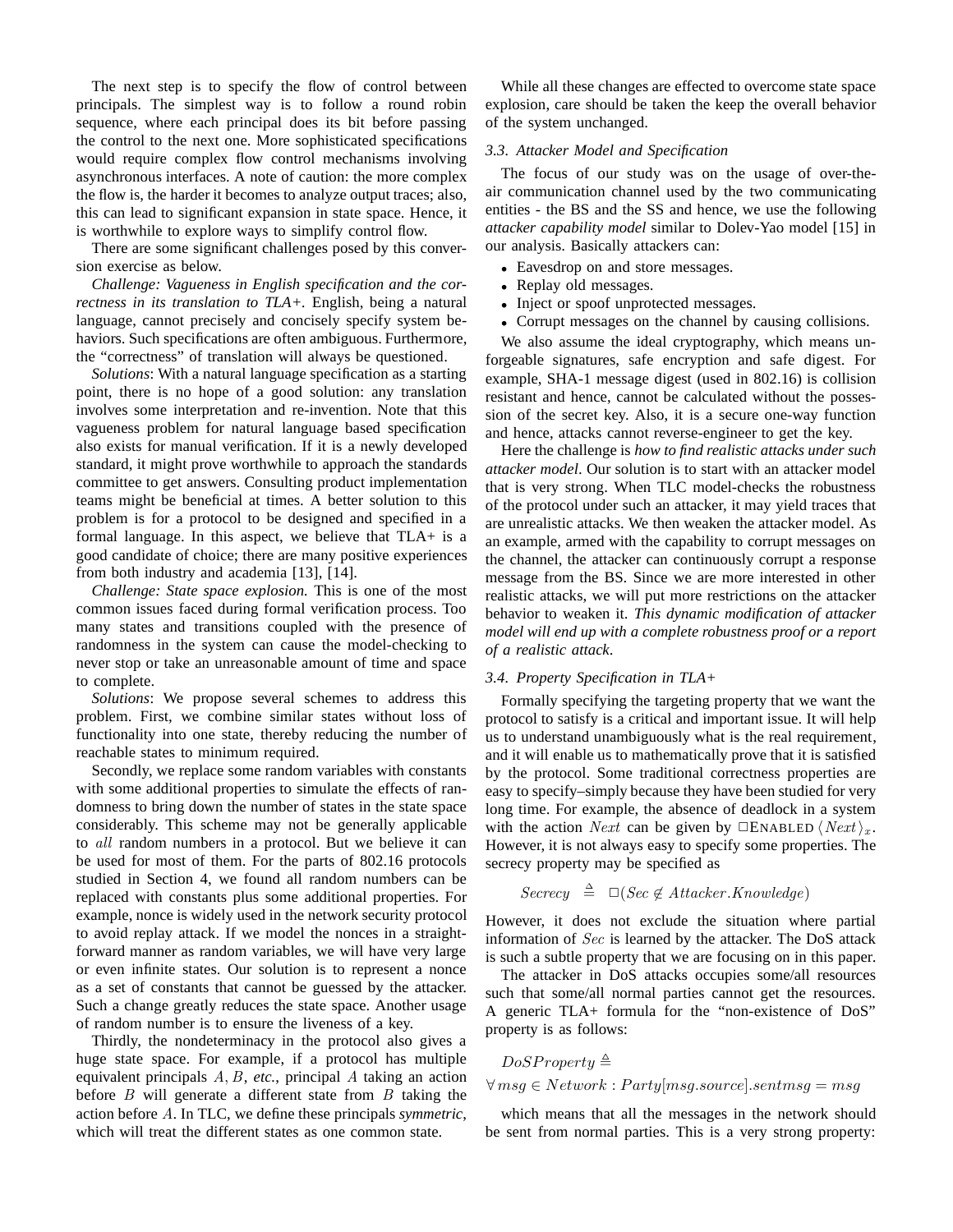the attacker cannot occupy any resource. In reality, even if the attacker occupies some resources, the normal parties can still get the service by several retries. A more reasonable property is to *directly check if normal parties can reach their objective final state*.

• If the final state is a fixed state, the property is:

$$
DoSPropertyNew \triangleq
$$
  
 $\diamond \square (\forall i \in PartySet : Party[i].state = ObjState)$ 

• Sometimes, there is no such a fixed final state. Instead, the parties can reach the objective state infinite times:

$$
DoSPropertyNew \triangleq
$$
  
 $\square \lozenge(\forall i \in PartySet : Party[i].state = ObjState)$ 

Another important issue here is that it is possible that normal parties cannot reach the objective final state even without the attacker. For example, if the signal is very weak, a cell phone might not get the service. Since the TLC exhaustively searches all the spaces, it eventually will find a trace to this kind of state although the probability of occurrence of this trace may be very low. So we always need to exclude this kind of trace from the specification of normal parties.

### *3.5. Model Checking with TLC*

When we have TLA+ specifications for the protocol, the attacker, and the property, the model checker TLC can be used to check that the protocol still satisfies the property even under the attacker. Like any other model checker, TLC requests that the system have finite states. Here the system includes both the protocol and the attacker. Since many protocols are naturally infinite-state, again, it is a big challenge to reduce the state space to a small finite one. In addition to the schemes in Section 3.2, we add more constraints to the attackers to exclude uninteresting attacks. For instance, we restrict the maximal number of messages that the attacker can corrupt. The attack where the attacker continuously corrupts messages can be easily detected in reality, so we ignore such scenarios.

#### 4. CASE STUDIES

An SS, when powered up, has to perform certain initialization activities to get it ready to carry user data (voice and data) over the 802.16 communication link. These initialization activities are listed below.

- a) Scan for downlink channel and establish synchronization with the BS
- b) Obtain transmit parameters (from UCD message)
- c) Perform ranging
- d) Negotiate basic capabilities
- e) Authorize SS and perform key exchange
- f) Perform registration
- g) Establish IP connectivity
- h) Establish time of day
- i) Transfer operational parameters
- j) Set up connections

Based on the criticality of function and the probability of vulnerability, initial ranging and authentication processes were chosen for TLA modeling as discussed below. The

detailed protocol and property specifications of TLA for the vulnerability checking are online at [16].

## *4.1. Initial Ranging*

Initial ranging process is the first step in which an SS communicates with a BS via message exchanges. In this process, an SS acquires correct timing offset and power adjustments such that the SS's transmissions are aligned and received within the appropriate reception thresholds. These adjustments are critical to successful communication over the air-link between the BS and the SS located at reasonably long distances from each other. Subsequent phases in the network entry and initialization process, and eventually the 'actual' data communication can happen only if the initial ranging is successful. The request-response communication between the SS and BS happens until the BS is satisfied with the ranging parameters. If the SS is unable to satisfy the BS, after a predetermined number of retries, the BS orders the SS to move to another channel and initiate the ranging process in that channel. Figure 2 shows the basic message exchange during ranging process.

In the TLA model of the initial ranging process, we set the correctness property as follows.

$$
\exists i \in \text{ContentionS lots} : \wedge \quad \text{slot}[i] \neq \langle \rangle
$$
  

$$
\wedge \quad \text{slot}[i].type = \text{``REQ''}
$$
  

$$
\Rightarrow \text{slot}[i].source\_pendrequest = \quad \text{slot}[i]
$$

which means that there is at least one request in the allocated slots with the corresponding SS having sent the same request, which is our definition of "success of service".

We also need to consider that the attacker may affect the behavior of the normal parties. We enforce SSs to go to the "Done" state without the attacker, so we can set another correctness condition as follows:

$$
\Box \Diamond (SS state = "Done").
$$

Without the enforcement, SSs may go to the "Stop" state even without the attacker. For example, the power of the SSs is always too weak. So without the enforcement, we cannot tell if the "Stop" is caused by attack.

TLC model checking did find some possible DoS attacks. For ex-

ample, The RNG-REQ is transmitted during the initial ranging slot as advertised by the BS. Initial ranging slot is a contentionbased slot, which means every SS can put RNG-REQ message in the same slot. Binary truncated exponent back-off algorithm is designed to avoid possible collisions. By intentionally sending RNG-REQ frames in all the initial ranging slots, a rogue SS can stop all new SSes connecting to the BS. We also notice that in 802.16 OFDMA MAC layer, CDMA is introduced to mitigate the chance of collision between legitimate users, which makes this DoS attack harder.

On the other hand, TLC model checking exhaustively searches all possible cases that lead SS to unexpected states,